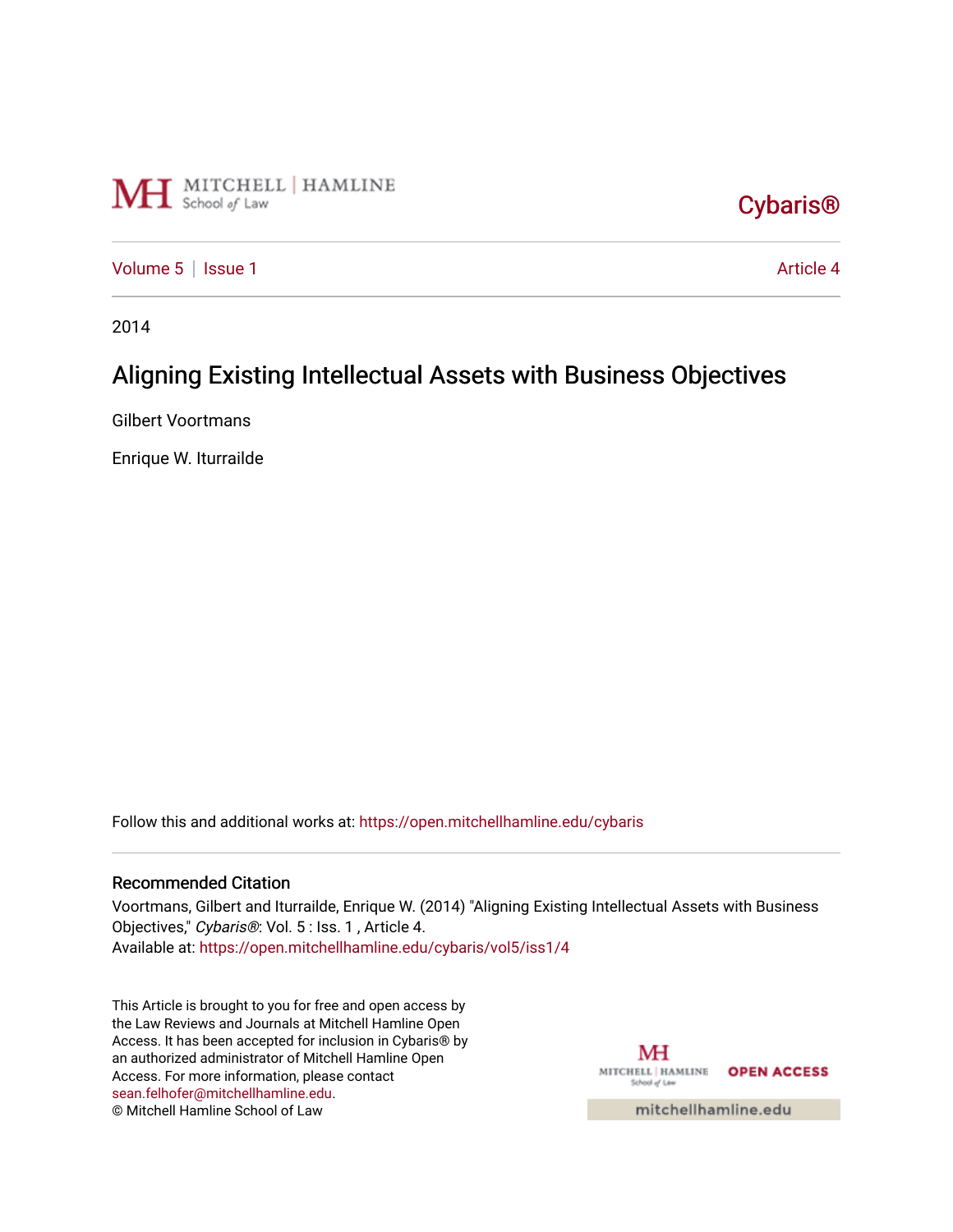# ALIGNING EXISTING INTELLECTUAL ASSETS WITH BUSINESS OBJECTIVES

GILBERT VOORTMANS† AND ENRIQUE W. ITURRALDE‡

| II. STRATEGIC APPROACHES TO ALIGNMENT OF IP ASSETS WITH |  |
|---------------------------------------------------------|--|
| III. CONSIDERATIONS FOR IP ALIGNMENT AND VALUE          |  |
|                                                         |  |
|                                                         |  |
|                                                         |  |
| D. Managing Portfolios of Technology Platforms70        |  |
|                                                         |  |
|                                                         |  |
|                                                         |  |

<sup>†</sup> Gilbert Voortmans is Manager, Office of Intellectual Property Counsel, Europe/MEA at 3M.

<sup>‡</sup> Enrique W. Iturralde is a second-year *Juris Doctor* Candidate at William Mitchell College of Law. Mr. Iturralde actively serves as a Primary Patent Examiner at the United States Patent and Trademark Office. The content of this paper may represent the opinions of Mr. Iturralde, but does not represent the opinions or positions of his employer.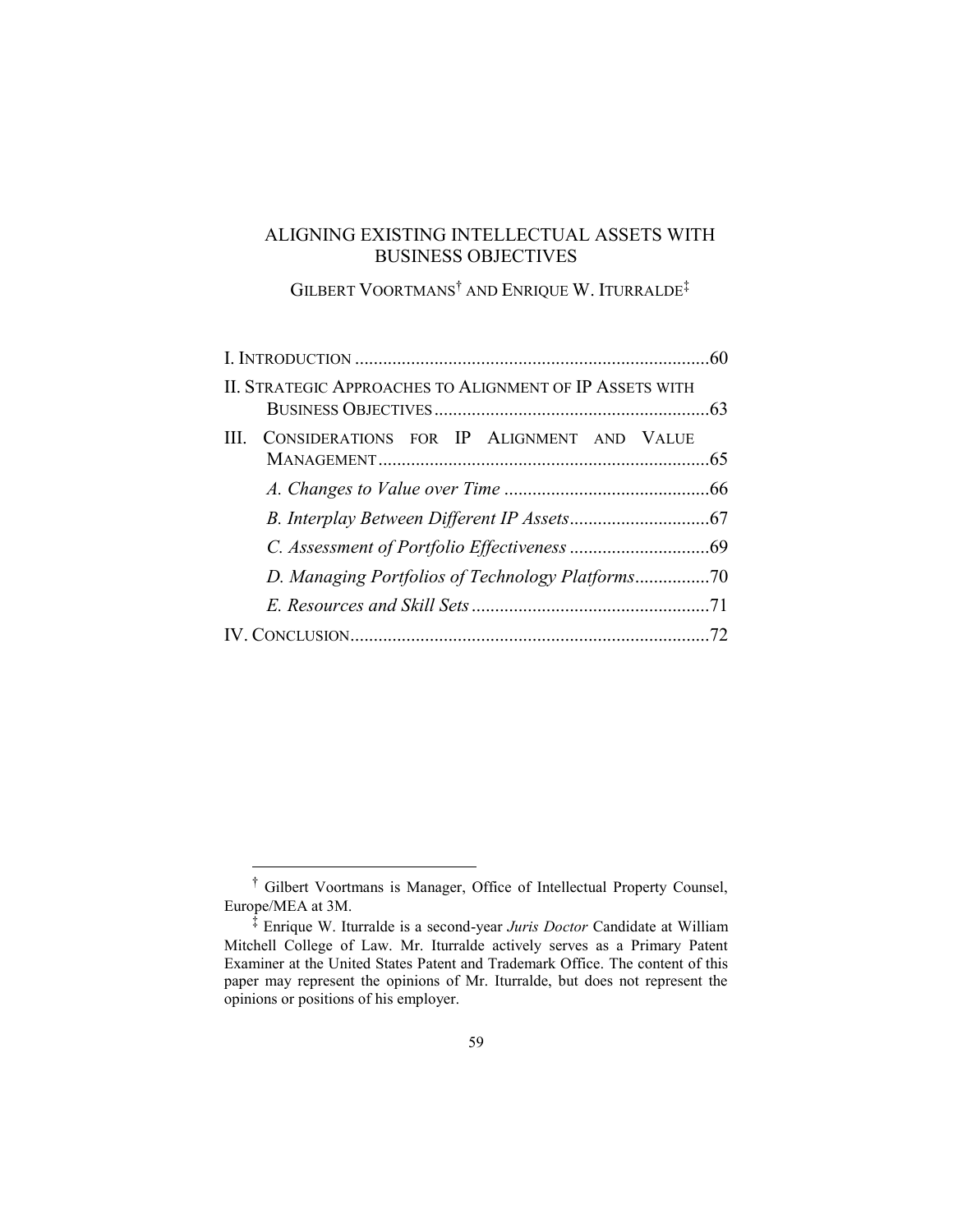#### I. INTRODUCTION

Companies rely on intellectual property (IP) portfolios to protect technologies and maintain a competitive advantage. IP rights can be in the form of patents, copyrights, trademarks, or trade secrets. When assembled into a portfolio to protect and advance a company's position in the market, intellectual assets are essential to maximizing value.<sup>1</sup> Numerous approaches exist for measuring the advantages realized by IP portfolios.<sup>2</sup>

This article views IP portfolio management from a value-based perspective as opposed to a cost approach.<sup>3</sup> We submit that strategic alignment of intellectual assets with business objectives maximizes value while effectively securing core business technologies. Additionally, we submit five practical considerations for maximizing the value of intellectual assets under a strategic approach.

From a broad perspective, value may be defined as an economic benefit. An intellectual asset has no inherent value, regardless of the asset's broad coverage or market dominance. In fact, patents tend to begin with a negative value due to high filing and prosecution fees.<sup>4</sup> In order for an IP asset to be valuable, rather

<sup>1</sup> *See* Zagos Andreas & Brad Stelian, *Improvements In Patent Portfolio Valuation With Bibliometric Indicators*, 2ND INT'L CONF. ON QUALITY AND INNOVATION IN ENGINEERING AND MGMT. 451, 451 (Nov. 2012) ("In 2008 the complete Nortel company was sold for \$3.5 billion, their patent portfolio of 6000 patent families was sold separately for \$4.5 billion.").

<sup>&</sup>lt;sup>2</sup> *Id.* at 454 (discussing various methods for patent valuation that can be applied to portfolios to benchmark a portfolio).

<sup>3</sup> *See* Mikael Collan & Kalevi Kyläheiko, *Strategic Patent Portfolios: Valuing the Bricks of the Road to the Future*, 17TH INT'L WORKING SEMINAR ON PRODUCTION ECON. 5-6 (Feb. 2012).

<sup>4</sup> *See* David Fagundes & Jonathan S. Masur, *Costly Intellectual Property*, 65 VAND. L. REV. 677, 685 (2012). The average patent will cost the applicant approximately \$22,000 to successfully prosecute. *Id.* at 690*.* Fagundes notes that this number may be overly conservative, with some costs reaching \$30,000. *Id.* at 690 n.39*.* However, these estimates do not include the potentially devastating effect of a patent being declared invalid.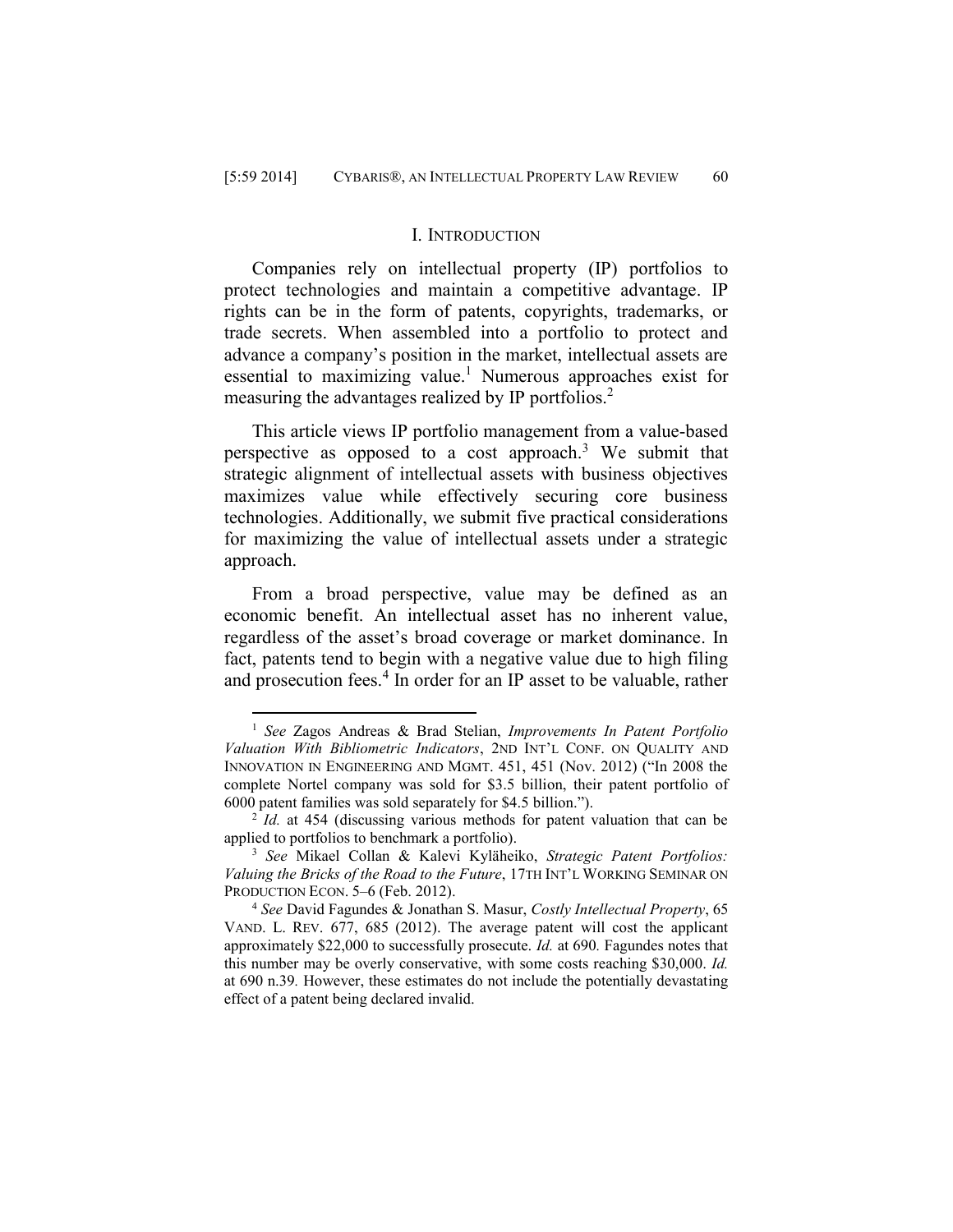than a cost drain, the asset must provide the owner with some economic benefit or contribute to an existing value.<sup>5</sup>

For any business, an intellectual asset yields economic benefit when it protects market share or grows profit.<sup>6</sup> Market share and profit are driven by customers and competition. The number of choices available in the market directly affect market share by increasing or decreasing the number of alternatives to a company's product. Other factors that influence a customer's choice also have a direct effect on profitability. For instance, a customer's purchase decision may depend on a well-known brand or proprietary design. Further, the price that a customer is willing to pay influences the profitability and competitive advantage of a company.

A comprehensive IP portfolio positively affects market share and profit by securing the identity and core technology of a company, and by providing a barrier to entry between the company and prospective market entrants. Profits may be realized through coverage of core technologies or licensing of protected assets. 7 Each intellectual asset, especially patents, provides value by allowing a company to protect its interest in a certain market.<sup>8</sup> Small and medium enterprises also license IP rights to grow within a market or expand to new markets. $9$  In the case of non-practicing entities and companies that own essential or standard patents, value is directly linked to licensing revenues.<sup>10</sup>

<sup>5</sup> Steven Adam, *What is my Patent Portfolio Really Worth? Measuring and Increasing Real Value of your Patent Portfolio,* CHIPWORKS (2006), http:// www.ipo.org/wp-content/uploads/2013/04/PatentPortfolioValue.pdf.

<sup>6</sup> *See id.*

<sup>7</sup> *Id.*

<sup>8</sup> *See* Jeff Miller et al., *What Makes for Good Patent Due Diligence?,* 45 LES NOUVELLES 8, 8 (Mar. 2010).

<sup>9</sup> *See* World Intell. Prop. Org. [WIPO], *Intellectual Property and Small and Medium-Sized Enterprises*, http://www.wipo.int/about-ip/en/studies/ publications/ip\_smes.htm (last visited Nov. 23, 2013).

<sup>10</sup> Terry Ludlow, *Trends in US patent litigation*, INTELL. ASSET MGMT., Sept.-Oct. 2011, at 11, 12–13, 17.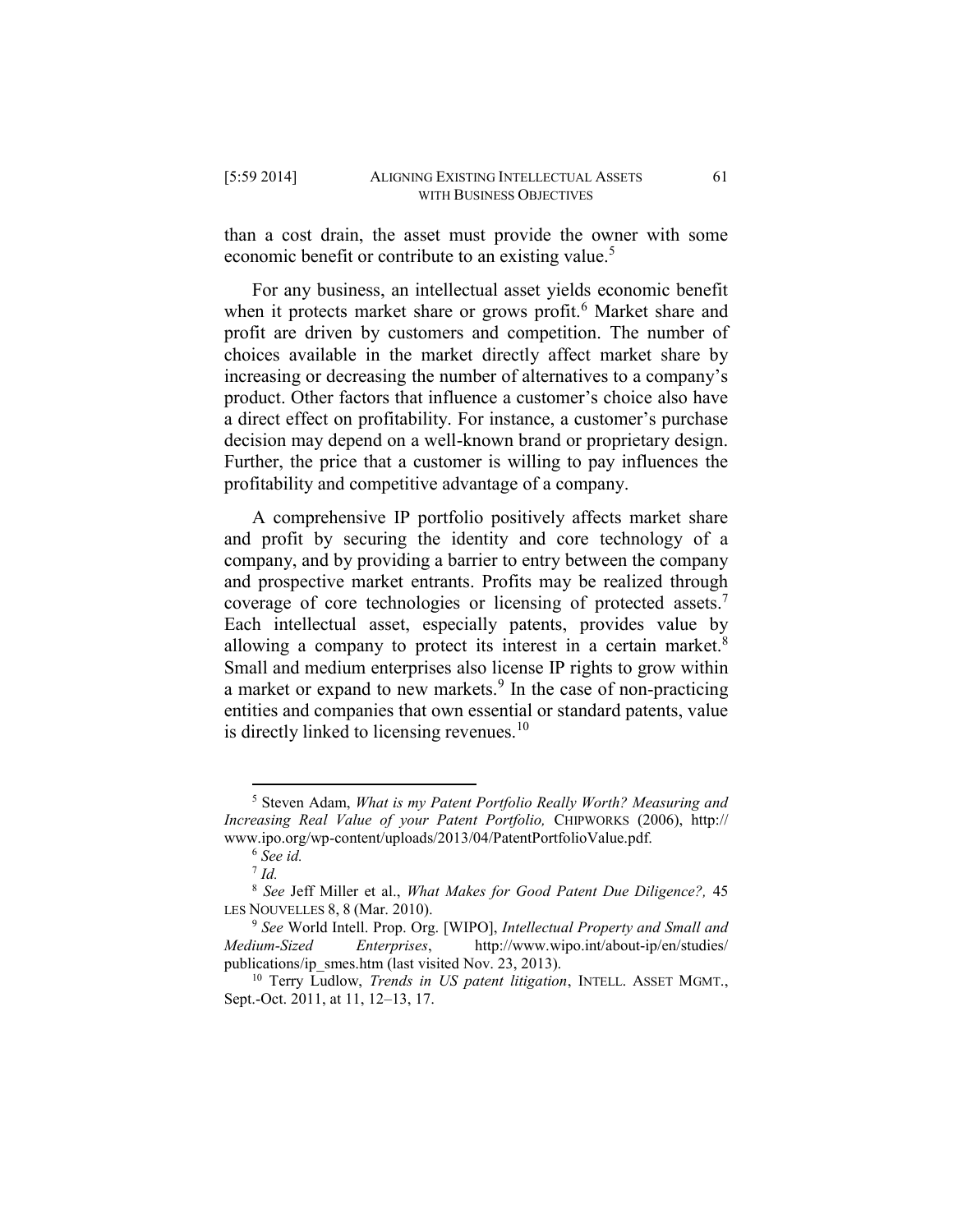On a global business level, an aligned IP strategy is essential. The most critical challenge is to align an intellectual asset portfolio with diverse business objectives. Multinational corporations may comprise multiple diverse core businesses consisting of categories and sub-categories of technologies for many products.<sup>11</sup> For example, 3M maintains over forty technology platforms and five market-leading business groups: Consumer, Electronics & Energy, Healthcare, Industrial, and Safety & Graphics. Such businesses produce a large number of products for different markets.

Further amplifying the challenge, global corporations provide products to geographically and culturally diverse customers.<sup>12</sup> Products are designed and manufactured for use according to customer needs across different cultures.<sup>13</sup> Core technology platforms and products must be protected by various legal systems. In revisiting the example of 3M, the multinational conglomerate maintains offices in at least seventy countries and does business in more than two hundred countries. An IP asset management strategy is necessary to address the varied customer needs and legal issues associated with each locale.

Thus, the need arises for a dynamic solution to maximizing value of a company through intellectual assets on a multi-national level. As markets evolve, diverse global companies must constantly re-align existing portfolios to protect current and future technologies.<sup>14</sup>

<sup>11</sup> John Fahy, *A resource-based analysis of sustainable competitive advantage in a global environment,* 11 INT'L BUS. REV. 57, 59 (2002) ("[F]irms that develop differentiated products often possess specific marketing capabilities that can be transferred at little or no cost to foreign markets enabling the full appropriation of returns.").

<sup>12</sup> *See id.*

<sup>13</sup> *See id.*

<sup>14</sup> *See id.*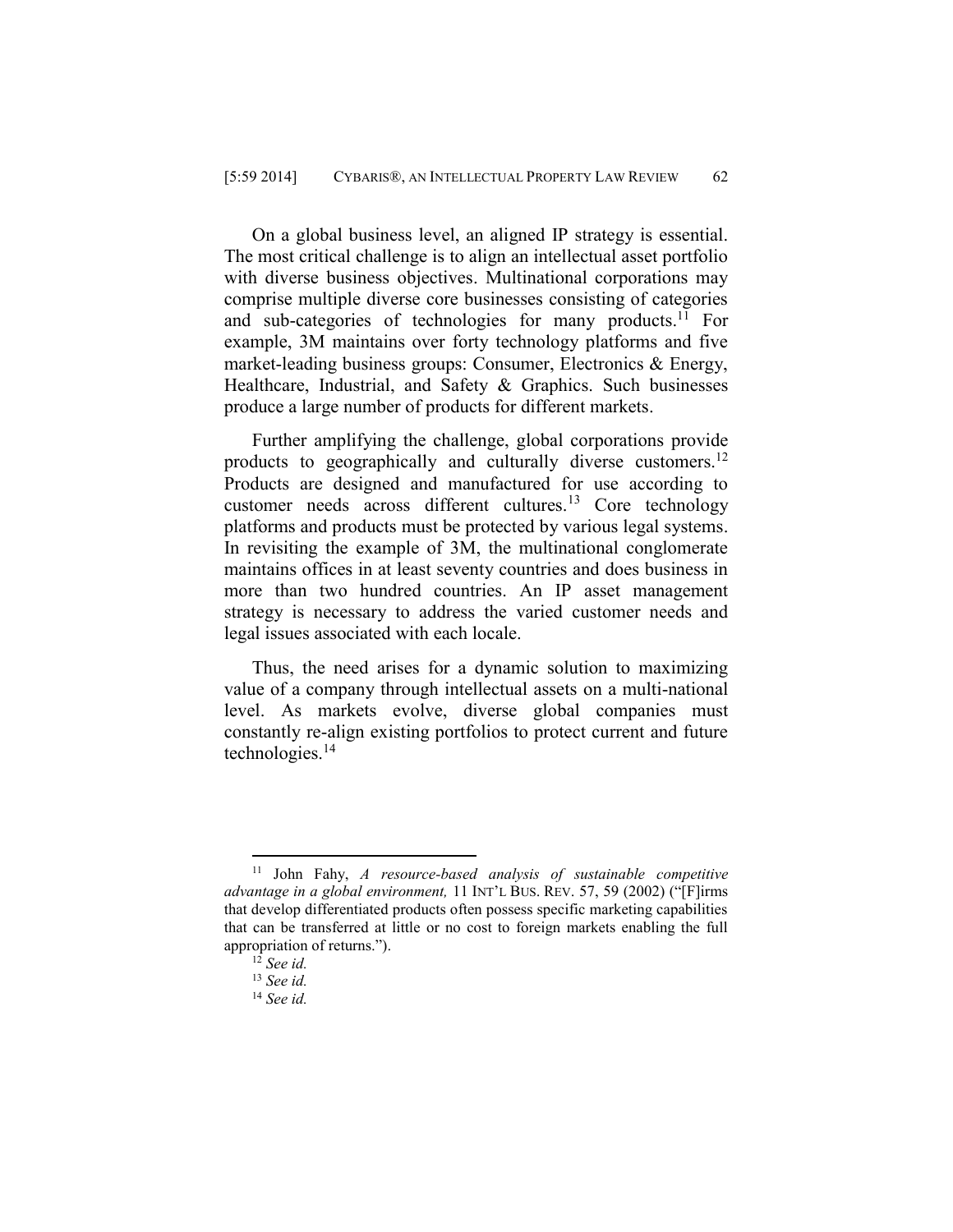# II. STRATEGIC APPROACHES TO ALIGNMENT OF IP ASSETS WITH BUSINESS OBJECTIVES

A company may take one or more approaches to align its current IP assets with evolving business objectives.<sup>15</sup> While it is important to establish an effective IP strategy to protect innovation and increase competitiveness, it is even more essential to identify current and future core business objectives. Business objectives contain components and strategies that change over time. These objectives may involve gaining a profitable market share, accelerating market penetration, identifying new trends for potential new markets, or invigorating existing market opportunities.

Regarding growth, a company may plan to expand its presence in the marketplace and increase its relevance to customers. Such strategies may be dependent on the size of the company, the geographical extent of customers and operations, and the categories of products and services offered to customers.

Additionally, companies increasingly operate across geographically diverse environments. Growth typically involves identifying and executing new geographical markets for existing product sales or manufacturing and executing target-specific expansion initiatives.<sup>16</sup> With each new operating region, a global business must secure region-specific IP rights, despite the strength of its current assets in other countries.

Traditionally, the identification of business objectives involves a set of business decisions that are independent of research and development departments.<sup>17</sup> For example, a large company may develop new ideas for emerging technologies or improvements to current products. The traditional approach takes these ideas and

<sup>15</sup> *See* Mike Thumm, *Talking Tactics*, PATENT WORLD, May 2008, at 32.

<sup>16</sup> *See* Fahy, *supra* note [11,](#page--1-6) at 59.

<sup>17</sup> Kevin G. Rivette & David Kline, *Discovering New Value in Intellectual Property,* HARV. BUS. REV., Jan.-Feb. 2000, at 54.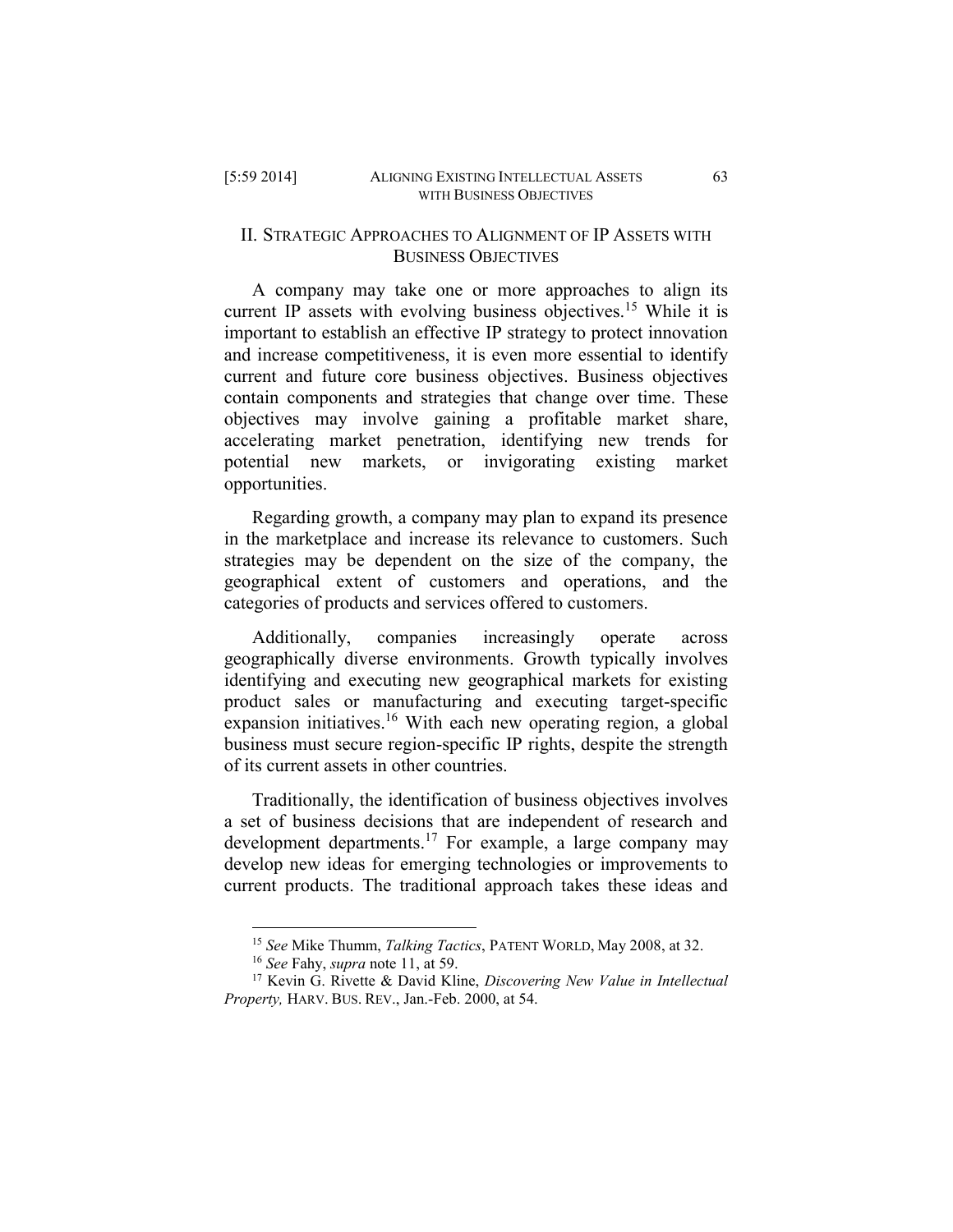filters them through business objectives to identify the IP that should be secured.<sup>18</sup> As seen through the figure below, little to no feedback exists between business and IP departments.



### *Figure 1*

The traditional approach separates inventors from business strategists. Rather than developing IP portfolios that align with core businesses, the process resembles pushing new ideas through a business filter. Such a filtered approach results in significant drawbacks because a disjoined company will fail to let ideas influence its business objectives and vice versa.<sup>19</sup> While the traditional approach may address the needs of a smaller and singular business, a multi-national entity with diverse products and customers would be disadvantaged by anything short of a strategic approach that integrates business objectives with IP strategies.

We submit a more effective, strategic approach that includes involving intellectual asset managers earlier in the process. Using this approach, the company initially identifies key high-value business components and associated high-value IP. Here, the business and IP strategies are used to generate valuable, inventive ideas. Once high-value inventions are generated and identified, feedback is passed back and forth between business and IP departments. Not only does this process result in strategic protection for new technologies, but it may result in the strategic alignment of ideas and protections with business objectives. Such a

<sup>18</sup> *See id.*

<sup>19</sup> *See id.* at 55.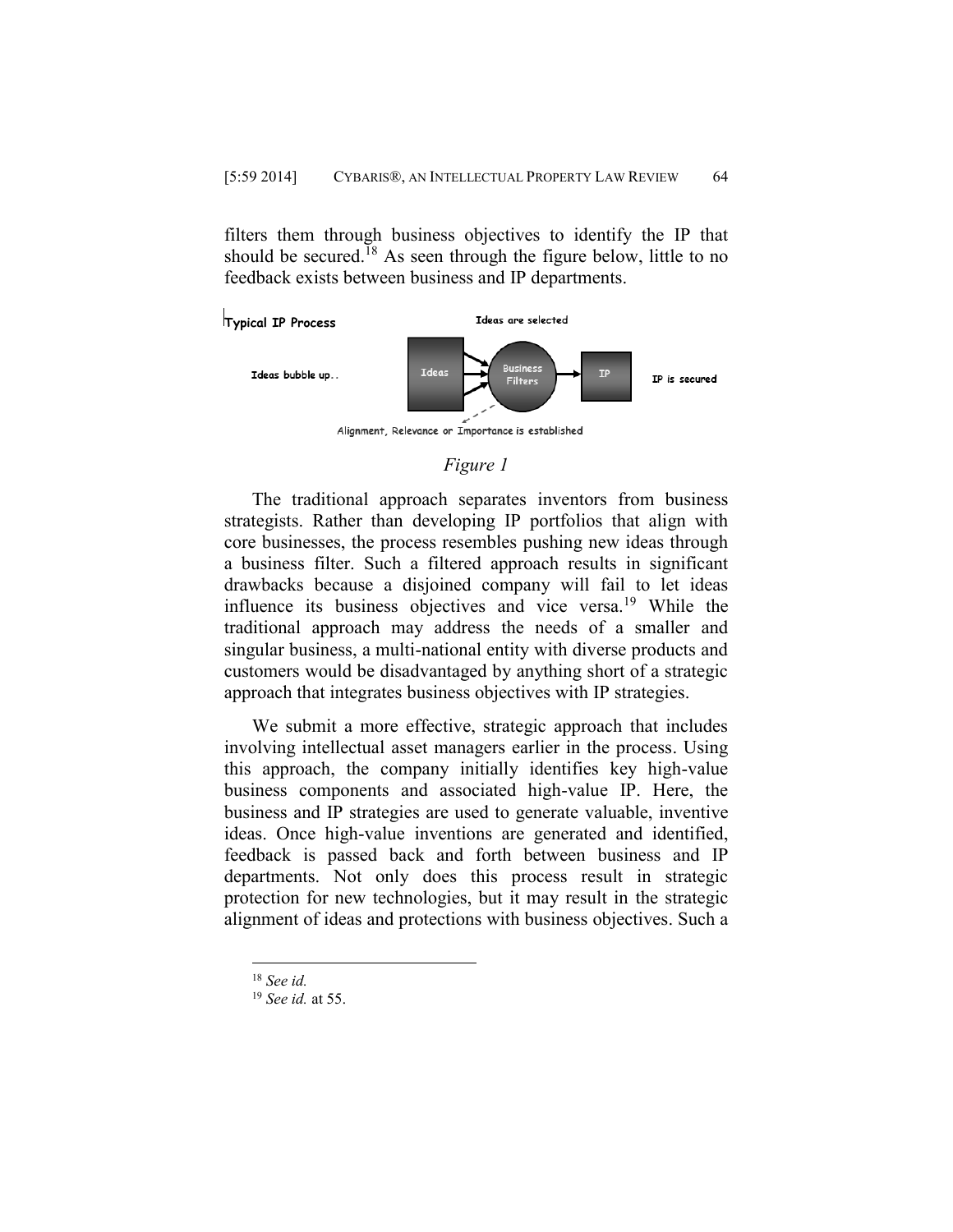balanced, symbiotic approach only occurs when IP managers have a seat at the decision-making table.



*Figure 2*

As drawn from above, when considering the importance of certain intellectual assets, and whether those assets are properly aligned with the objectives of the company, the focus is on value. An intellectual asset's value is derived from the ability to adequately protect a technology and its identity.<sup>20</sup> But, it does not stop there. If an intellectual asset is not properly aligned with current core business objectives, it will cease to protect existing market share or future products in an evolving, competitive marketplace. $21$ 

# III. CONSIDERATIONS FOR IP ALIGNMENT AND VALUE MANAGEMENT

Practitioners are exposed to a variety of factors when reviewing the value of existing IP, and whether those assets are strategically aligned with business objectives. One main consideration is how the value of each asset changes over time. An intellectual asset manager must understand the interplay between intellectual assets and assess the effectiveness of each portfolio. Using knowledge from valuations, the practitioner must also manage the IP portfolios in a shared innovation model. Finally, and perhaps most importantly, asset management is only as effective as the resources and skill sets applied to the above considerations.

<sup>20</sup> *See id.* at 56.

<sup>21</sup> *See id.* at 56–57.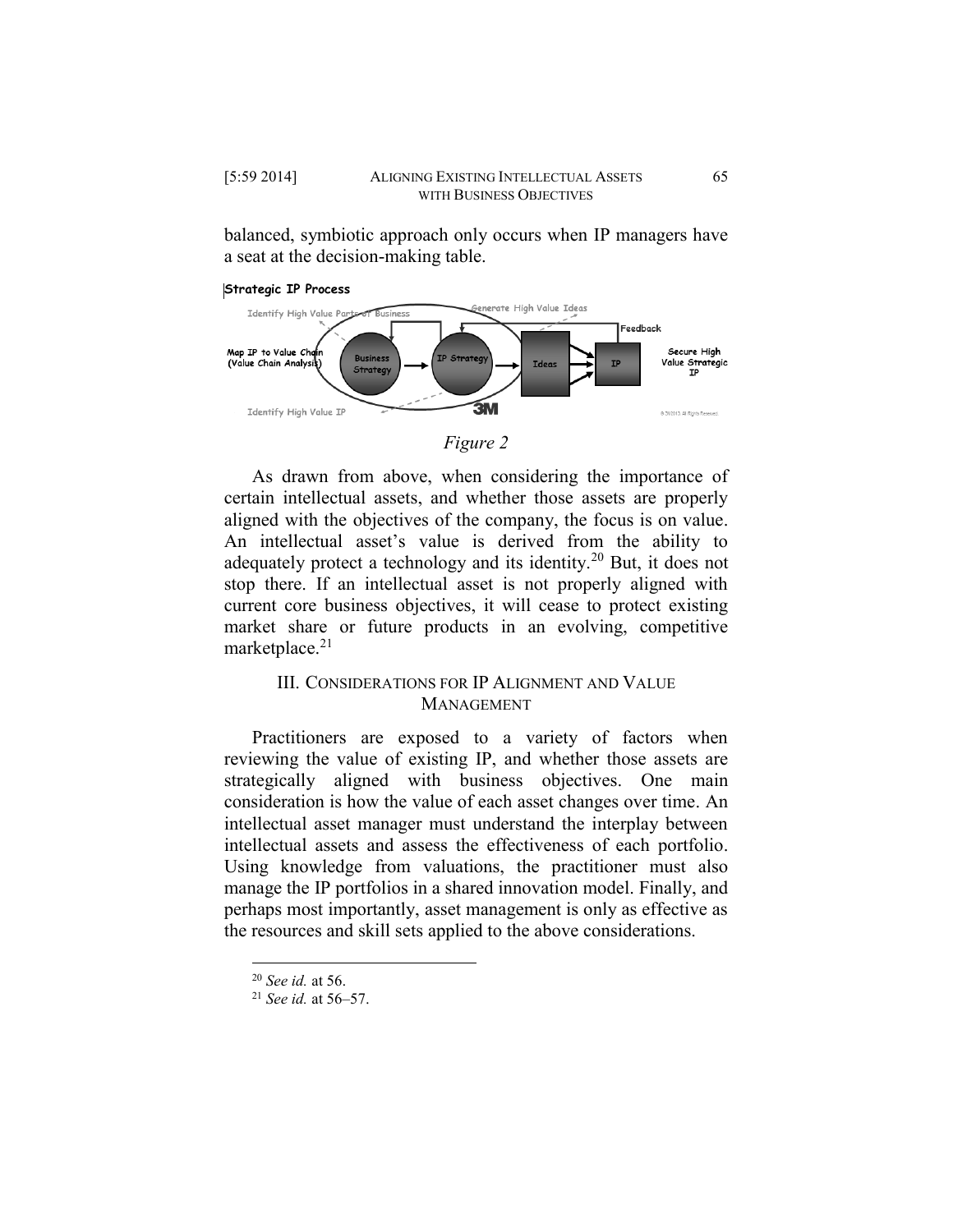# *A. Changes to Value over Time*

The protections afforded by IP assets fluctuate over time. Certain assets may expire or cease to adequately maintain value, while others continue to add value and protection. Generally, patents provide an effective, albeit costly, method of protection until expiration.<sup>22</sup> After expiration, patents yield little to no protection and slight unenforceable value. Similarly, copyrights offer specific protection for a set period of time.<sup>23</sup>

Trade secrets are highly valuable assets that offer competitive advantages in the marketplace.<sup>24</sup> Initially, the know-how behind a trade secret can provide an impactful boost to profits or market share, and that competitive edge remains as long as the secret remains. Naturally, competitive markets tend to level out<sup>25</sup> and the value of a trade secret gradually decreases.

On the other hand, an effective brand strategy yields increasing value throughout the life of an existing product and future products.<sup>26</sup> A strong trademark is the gift that keeps on giving. Existing products benefit from positive and recognized identification. When a strong brand is attached to a new company product, the brand provides inherent value and cost-effective protection.<sup>27</sup>

The value afforded by these protections may increase or decrease over time, resulting in the need for alignment of the IP assets. Coupled with dynamic short-term goals and the evolution of

<sup>&</sup>lt;sup>22</sup> KEITH E. MASKUS, INTELLECTUAL PROPERTY RIGHTS IN THE GLOBAL ECONOMY 42–44 (Inst. for Int'l Econ. 2000).

<sup>23</sup> *Id.* at 45.

<sup>24</sup> *See* Leif Edvinsson & Patrick Sullivan, *Developing a Model for Managing Intellectual Capital*, 14 EUR. MGMT. J. 356, 358 (1996).

<sup>25</sup> *See* Michael E. Porter & Victor E. Millar, *How Information Gives You Competitive Advantage*, HARV. BUS. REV., July-Aug. 1985, at 149, 155.

<sup>26</sup> Deven R. Desai, *From Trademarks to Brands*, 64 FLA. L. REV. 981, 1009–10 (2012).

<sup>27</sup> *See id.*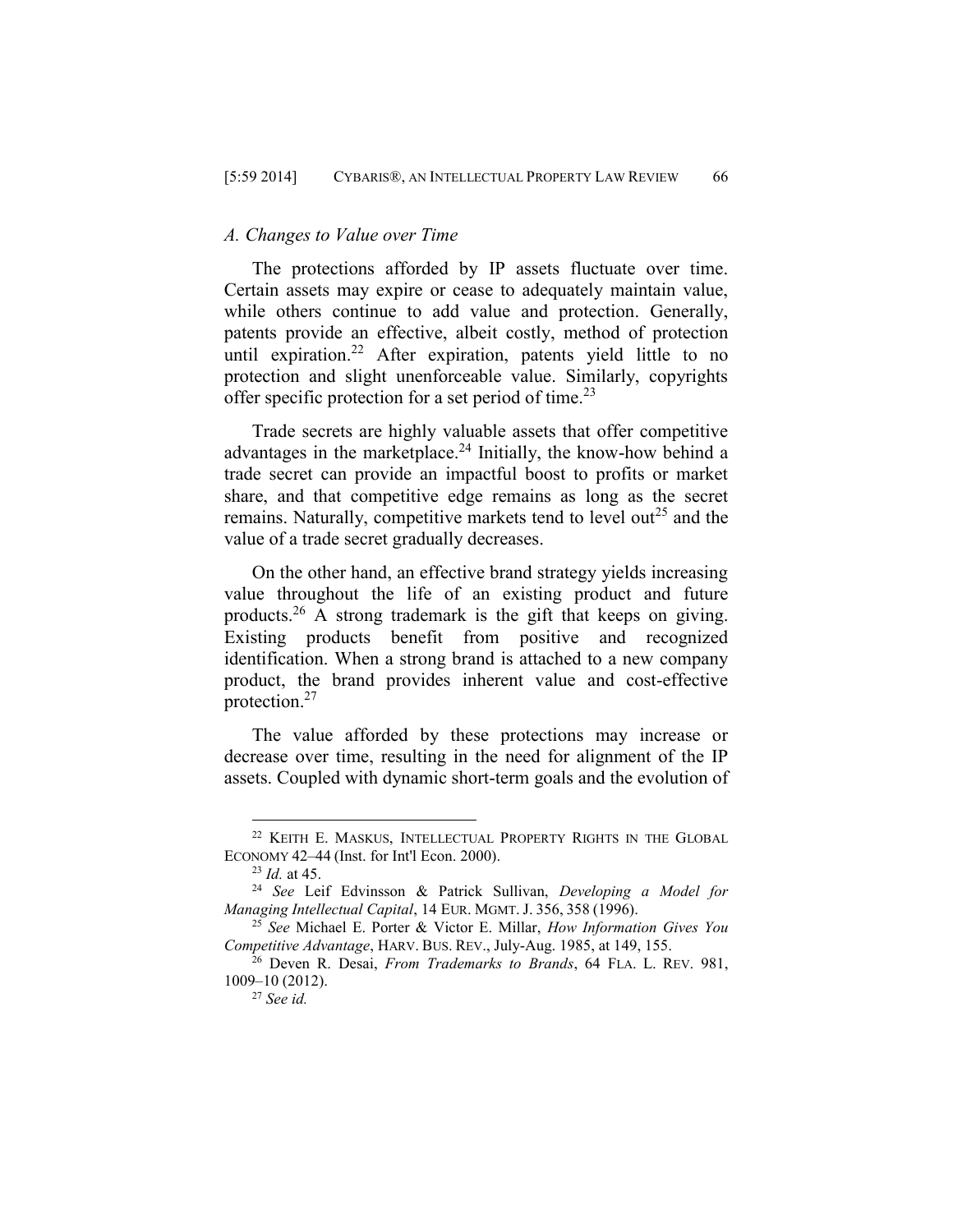long-term objectives, assets can be combined together to maximize value by effectively protecting core technologies.

# *B. Interplay Between Different IP Assets*

The discussion of the changing values of intellectual assets leads us to how certain IP assets are used together, i.e., the interplay between different IP assets. A consumer product, such as Apple's iPhone, contains hundreds of patents covering its features. Many of the patents were secured for the specific purpose of protecting the product, and Apple realigned older patents to provide additional security.

Likewise, numerous trademarks protect the branding of products that make up each smartphone, and countless trade secrets affect profitability in a competitive marketplace. Just as each product component is logically connected to perform a variety of functions, an IP portfolio must be strategically woven to adequately protect each feature.

The interplay between different IP assets can be visualized as a layered model of protection. A global business, such as 3M, has a market share that is protected by multiple layers of IP.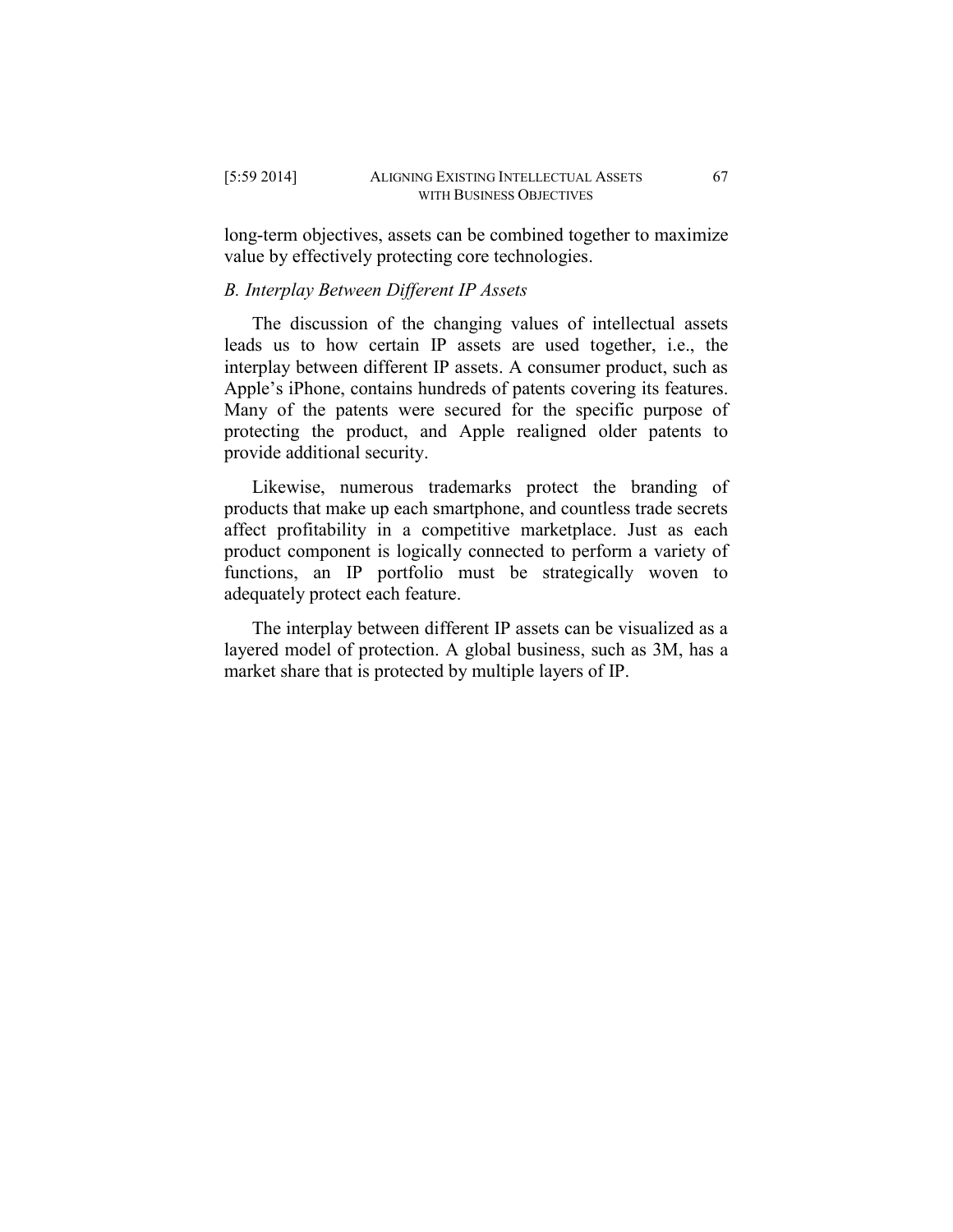

#### *Figure 3*

The outer layer of the layered model provides protection through cost-effective and simple methods. This first layer consists of trademarks, design registrations, and design patents. In general, the brand identity provides a first line of defense against competition. Strong brands are easy to identify and cheap to maintain, thus providing an effective method of protection.

The second layer of defense provides a broader method of protection in the form of patents and trade secrets. This inner layer secures the rights to applied technology, thus protecting or increasing value. In the case of trade secrets, successful security of intellectual know-how and manufacturing processes protects a firm's competitive advantage. Overall, each protective layer, at a minimum, is meant to preserve market share.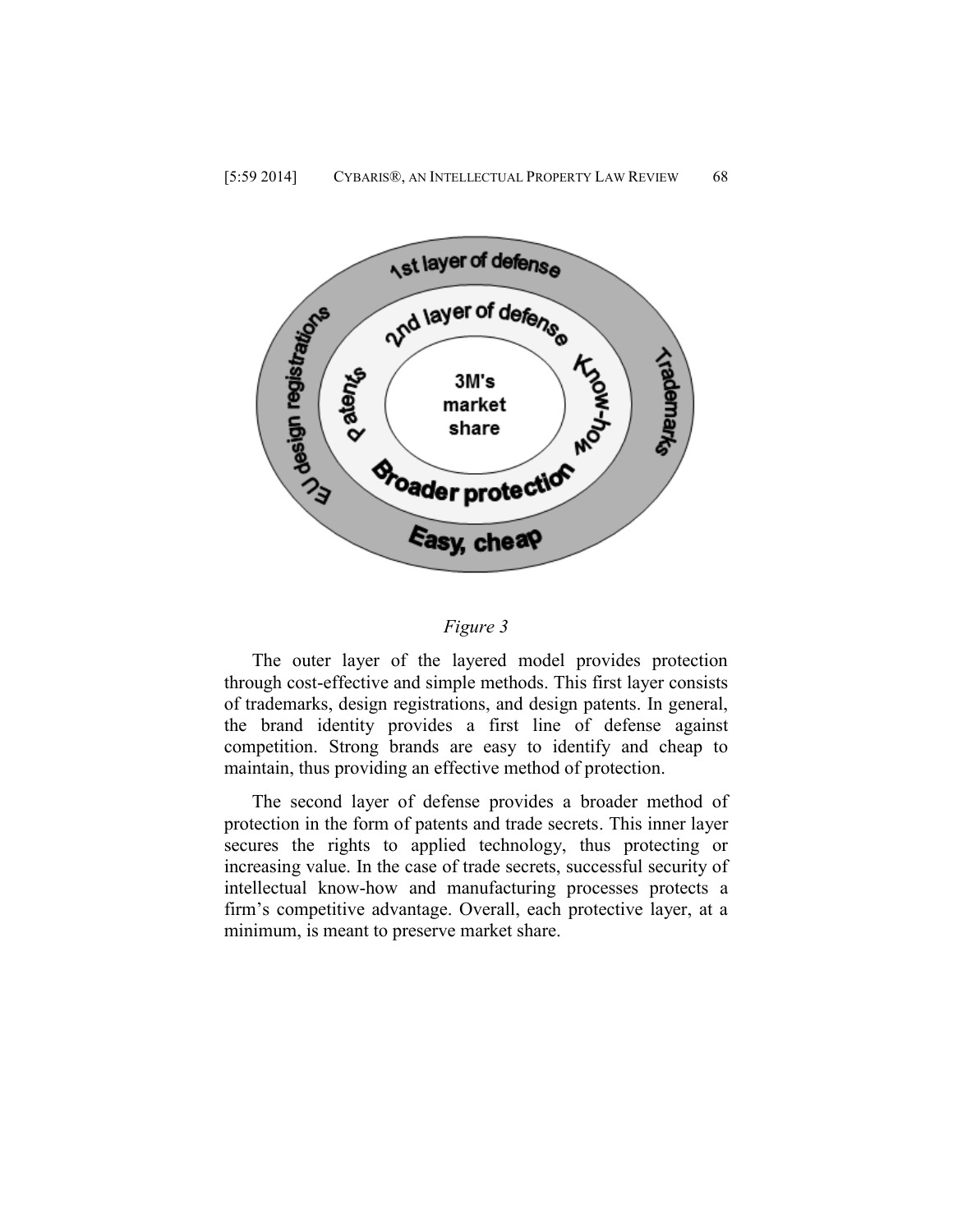### *C. Assessment of Portfolio Effectiveness*

Practitioners must assess the effectiveness of an existing portfolio to evaluate whether the existing IP assets are aligned with a company's business objectives. The value of an existing portfolio indicates the strength of the assets' abilities to protect technology and market share. A strong, high-value portfolio provides an effective means of protection from competitors. As a result, we look to the risk mitigation factor, R, as an important variable in identifying a portfolio's value:

#### $V$  (Value) =  $M x S x PS x R$

From a global perspective, companies must assess value for intellectual asset portfolios in each geographical and technological market.<sup>28</sup> Using the approach above, the value V represents the value of the technology in a particular country or market variable, M. Appropriately, the valuation is also a function of the market share, S, and the fraction of the product group addressing the market share, represented by PS. The risk mitigation factor, R, represents the likelihood that the portfolio will enable the company to cover all bases of a certain technology. A positive risk mitigation factor represents a reliable IP portfolio that protects the technology against competitors and new entrants to the market, thereby increasing profits and enhancing market share.

An assessment of a portfolio's value and effectiveness allows a company to evaluate the strengths and weaknesses of its intellectual assets.<sup>29</sup> By assessing the value according to the relevant market and product group, a diverse global company may

<sup>28</sup> *See generally*, Daniel Andriessen, *IC Valuation and Measurement: Classifying the State of the Art,* 5 J. INTELL. CAP. 230 (2004) (noting that there are several different valuation methods that need to be performed at various levels of the company); *see* Collan & Kyläheiko, *supra* note [3,](#page--1-7) at 6. The proposed value function is one of many approaches. Other variables may be added to account for the respective business situation.

<sup>29</sup> *See generally,* Adam, *supra* note [5](#page--1-8) (discussing how valuation, specifically patent valuation, is not a one-time process).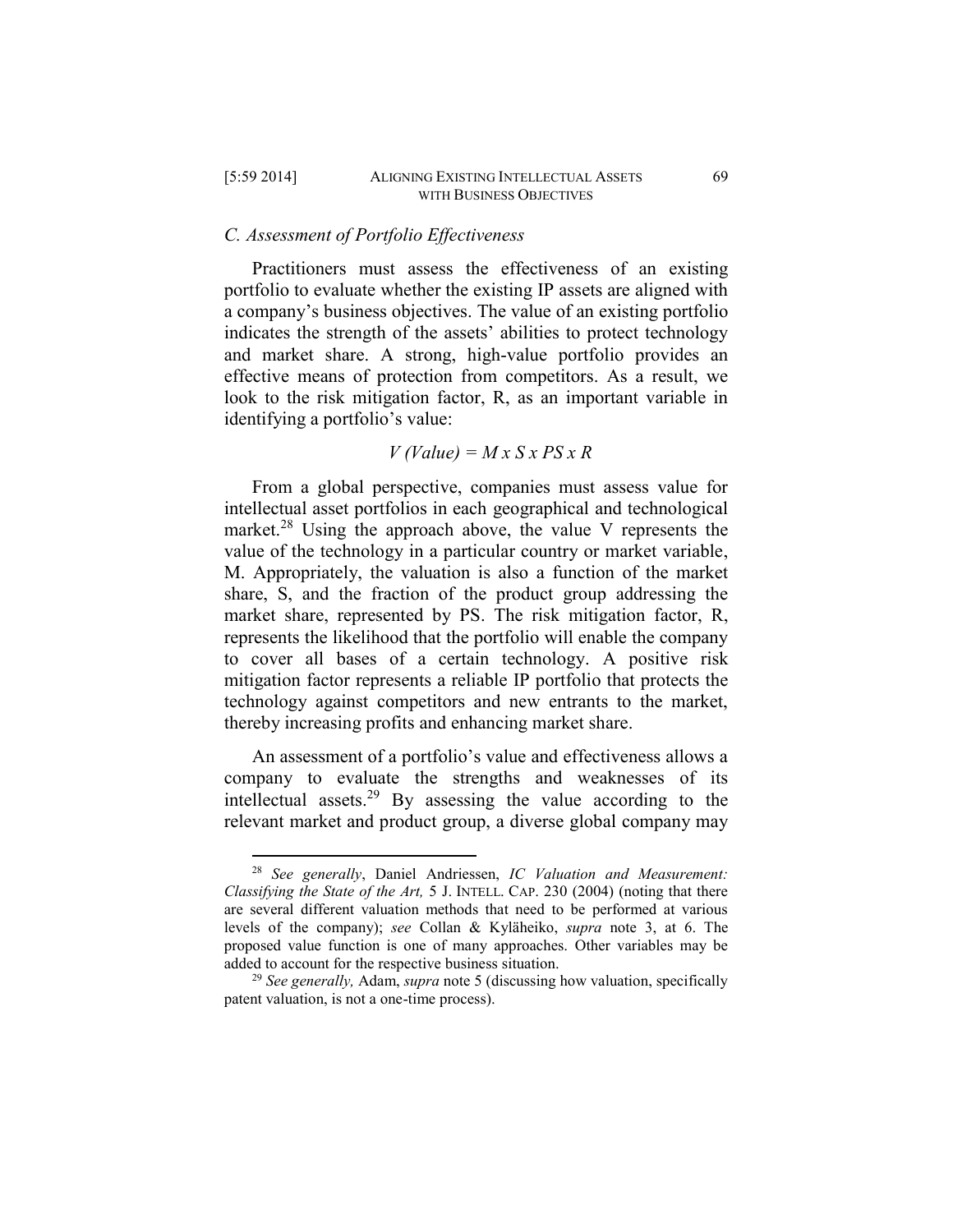quantify the accuracy of coverage down to a particular geographical region. The assessment may be performed on existing portfolios for past, current and future scenarios.

# *D. Managing Portfolios of Technology Platforms*

Another consideration is the management of portfolios of technology platforms. In a typical business environment, one or more business goals result in technology platforms, each with its respective portfolio of intellectual assets. A global business tends to produce multiple technology platforms, where some of the platforms include overlapping technology. Whether a company is assessing an existing platform or introducing a new market idea, existing intellectual assets may be used in bolstering a technology platform's portfolio. In this case, a shared innovation model may be the most efficient method to secure protections across technology platforms. The shared innovation model results in lower costs of protection through cross-branding, repurposing of know-how, and elimination of redundancies in patent protection.

Many reputable companies have long-standing brands that remain easily identifiable. For example, 3M's Scotch brand is one of the most recognizable tape brands. While the brand has seen many applications over time, Scotch continues to expand to new products in diverse technology platforms through a shared innovation model. In fact, when such a well-known brand is attached to a new product of a different technology, the change may be perceived by consumers as an enhancement. Similarly, existing intellectual know-how provides a company with an advantage when introducing new products that are based on an existing platform. Recycling or repurposing existing trade secrets saves time and resources that are otherwise expended by another market entrant.

Using a shared innovation model, a company may take advantage of a large number of patents protecting various technology platforms. Just as technologies overlap broad markets to create a complex weave of business opportunities, an IP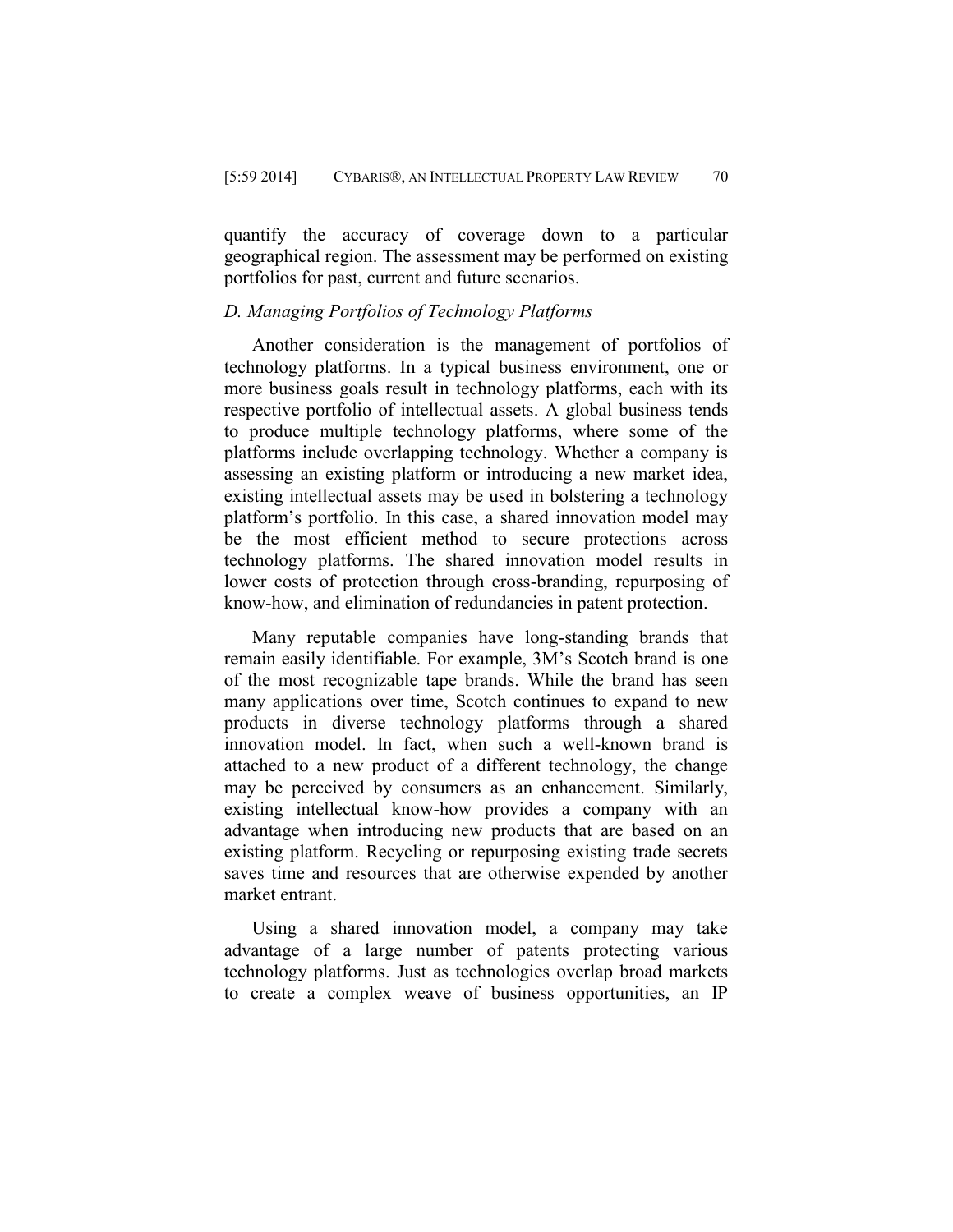portfolio is a complex weave of patents, copyrights, trademarks, and trade secrets that support an innovation model. Proprietary coverage of technologies, markets, and individual products is essential to turn technologies into successful business opportunities. Broad and relevant intellectual assets protect technologies and business opportunities throughout the value chain.

#### *E. Resources and Skill Sets*

The above considerations are effective methods in managing existing assets and extracting value from assets. However, human and electronic resources play the most important role in IP asset management.<sup>30</sup> Resources must be strategically developed and deployed to re-align intellectual assets with business objectives.

Electronic resources include information systems deployed to collect and utilize relevant data. Typically, intellectual asset data comprises information about patents, trademarks, and copyrights associated with certain products.<sup>31</sup> Under a strategic approach that aligns existing assets with business goals, information systems must also harvest information related to business data, economic and competition data, strategic objectives, research and development, among other categories of corporate information.<sup>32</sup>

Classification is particularly important to the usability and value of data.<sup>33</sup> Whether using a topology classification or tagged metadata approach, classification allows for reporting interrogation and quick retrieval.<sup>34</sup> Classification turns underlying unstructured

<sup>30</sup> *See* Edvinsson & Sullivan, *supra* note [24,](#page--1-9) at 358, 360.

<sup>31</sup> *Id.* at 358, 362.

<sup>32</sup> *See* ORG. FOR ECON. CO-OPERATION AND DEV., INTELLECTUAL ASSETS AND VALUE CREATION: SYNTHESIS REPORT 6 (2008), *available at* http:// www.oecd.org/sti/inno/40637101.pdf.

<sup>33</sup> Arif Mohamed, *Data classification: why it is important and how to do it*, COMPUTER WEEKLY (Sept. 2008), http://www.computerweekly.com/feature/ Data-classification-why-it-is-important-and-how-to-do-it.

<sup>34</sup> *Id.*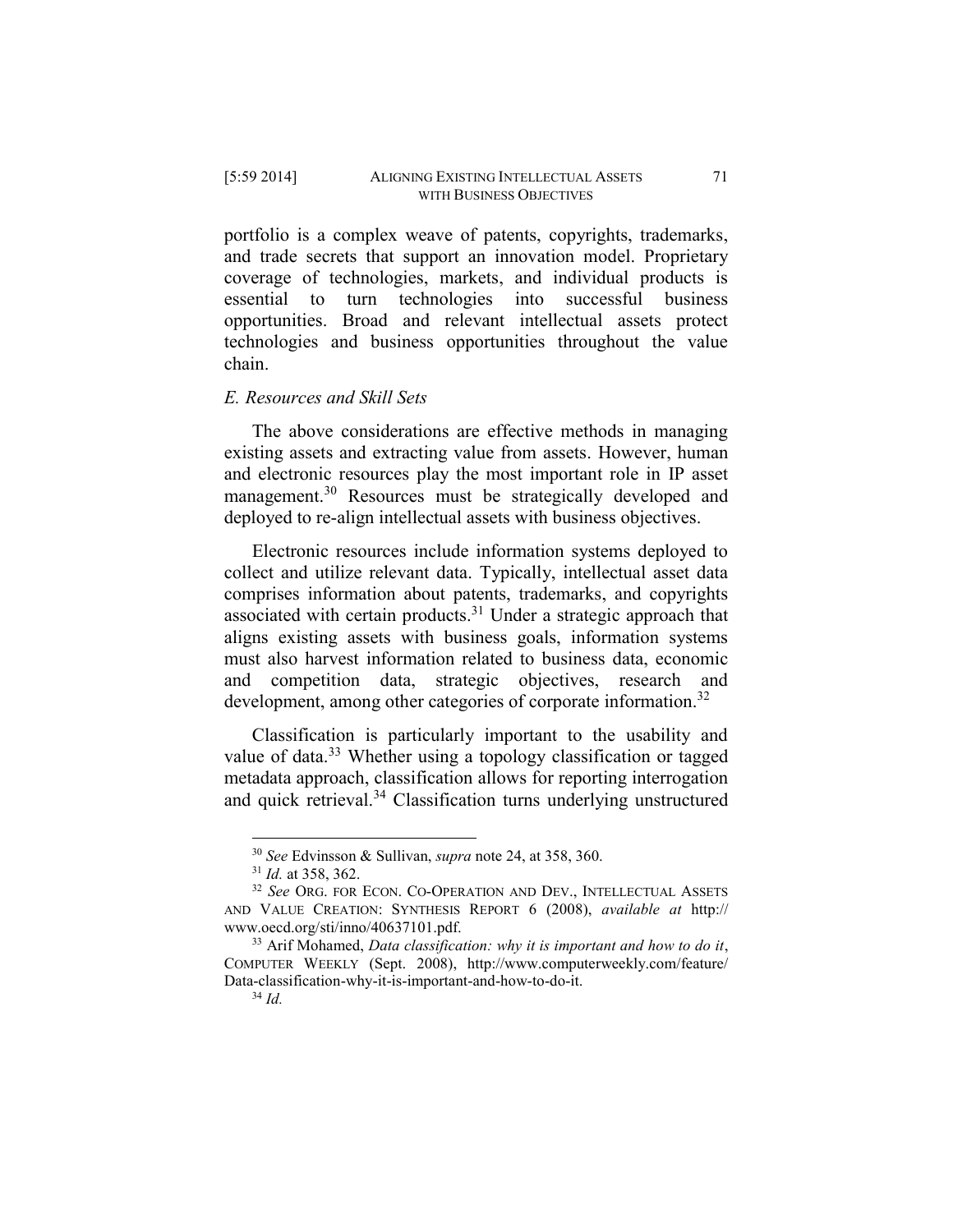data into meaningful data that speaks directly to business departments.<sup>35</sup> High-level dashboards may be used to present relationships between intellectual assets and technology platforms, thereby efficiently identifying whether existing intellectual assets are aligned with current or forecasted markets in a user-friendly interface. In order to maximize value of intellectual assets through information systems, human resources must be trained to utilize the systems and maximize extracted value.

Generally, companies should expand IP training outside of the typical IP-associated departments. For example, training may be provided to research and development and business strategy departments to identify prospective protections and increased value. Additionally, awareness training for the entire workforce leads to increased, cheap enforcement and emerging market opportunities.

With respect to large multi-national companies, global talent provides a workforce that understands the geographic-specific issues. $36$  It is important for companies with international operations to maintain human resources with local skill sets to identify and address location-specific IP needs. However, diverse global talent results in a need for uniformity and connectivity across the entire company. For example, a company may apply differing IP strategies that maximize value for a particular region of the world. Uniformity may be achieved by training employees to use the same databases, classification schemes, and centralized software applications to manage intellectual assets.

# IV. CONCLUSION

To conclude, a strategic approach to intellectual asset management is necessary to maximize value in a global business environment. A strategic approach aligns existing intellectual assets with business objectives and incorporates IP asset

<sup>35</sup> *Id*.

<sup>36</sup> *See* Fahy, *supra* note [11,](#page--1-6) at 74.